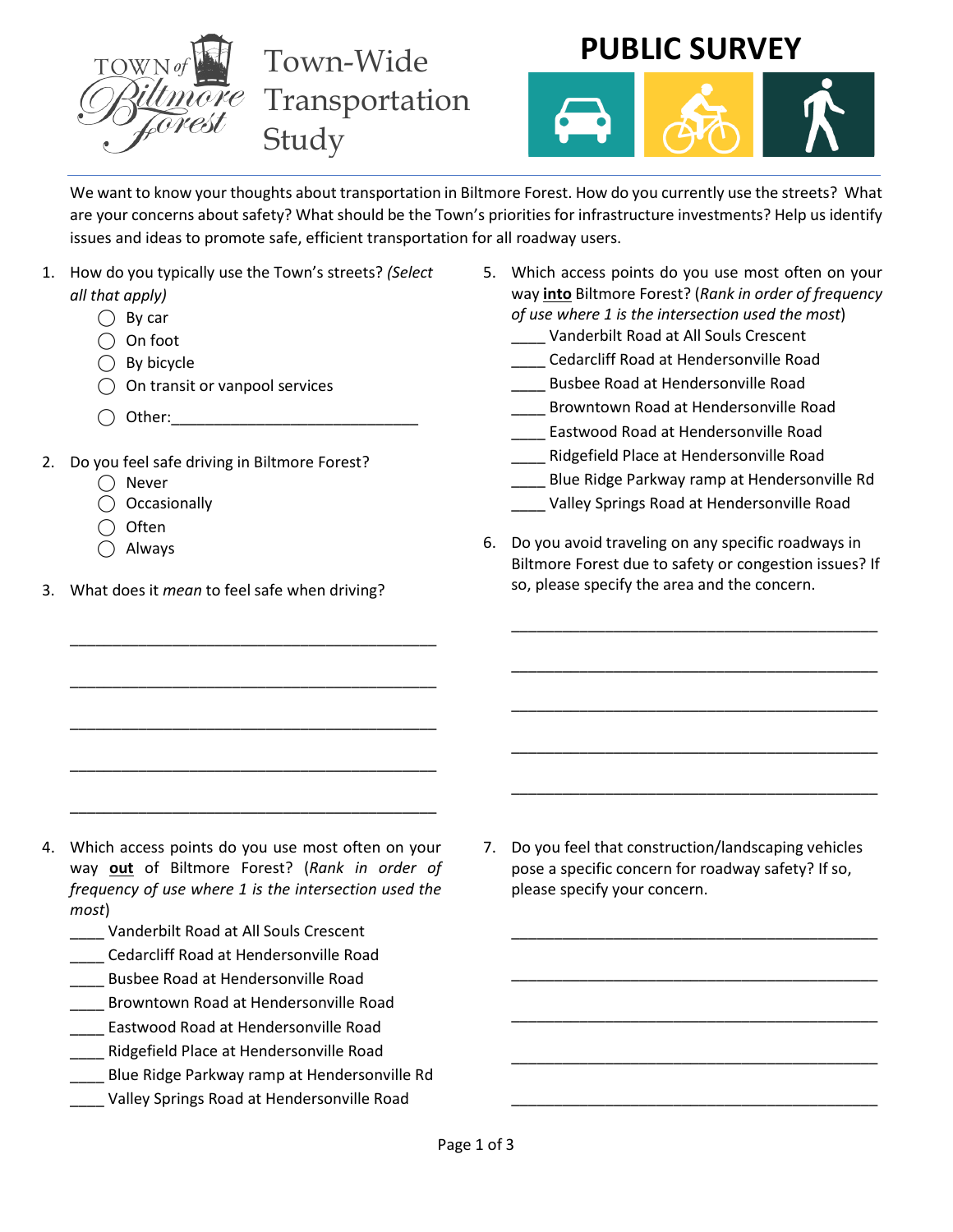- 8. Would you support having a roundabout at key intersections in town?
	- ⃝ Yes
	- $\bigcirc$  No
	- $\bigcap$  I would need more information to decide.
- 9. How often do you walk in town? *(This includes use of a mobility device such as a wheelchair)*
	- $\bigcap$  Everyday
	- $\bigcirc$  Once or twice a week
	- $\bigcap$  A few times a month
	- $\bigcap$  Rarely
	- ◯ Never
- 10. When you walk, which streets in Biltmore Forest do you walk along the most?

\_\_\_\_\_\_\_\_\_\_\_\_\_\_\_\_\_\_\_\_\_\_\_\_\_\_\_\_\_\_\_\_\_\_\_\_\_\_\_\_\_\_\_

\_\_\_\_\_\_\_\_\_\_\_\_\_\_\_\_\_\_\_\_\_\_\_\_\_\_\_\_\_\_\_\_\_\_\_\_\_\_\_\_\_\_\_

\_\_\_\_\_\_\_\_\_\_\_\_\_\_\_\_\_\_\_\_\_\_\_\_\_\_\_\_\_\_\_\_\_\_\_\_\_\_\_\_\_\_\_

- 11. For what purpose(s) do you walk in Biltmore Forest? (*Select all that apply)*
	- ⃝ Recreation/exercise
	- $\bigcap$  Walk the dog
	- $\bigcap$  Commuting (work, school, etc.)
	- $\bigcap$  Shopping/dining/errands
	- ⃝ Visiting neighbors
	- $\bigcap$  Other:
- 12. Which of the following destinations do you walk to from home? *(Select all that apply)*
	- ⃝ Work
	- $\bigcap$  House of a friend/family
	- ◯ School/child's school
	- ◯ Church/civic meeting
	- $\bigcirc$  Neighborhood parks
	- $\bigcap$  Country Club
	- ⃝ Grocery/shops/dining/errands on Hendersonville Road
	- ⃝ Transit stop on Hendersonville Road
	- ⃝ Other: \_\_\_\_\_\_\_\_\_\_\_\_\_\_\_\_\_\_\_\_\_\_\_\_\_\_\_\_\_\_\_
- 13. Do you feel safe walking in Biltmore Forest?
	- $\bigcap$  Never
	- ⃝ Occasionally
	- $\bigcap$  Often
	- $\bigcap$  Always
- 14. What does it *mean* to feel safe when walking?

\_\_\_\_\_\_\_\_\_\_\_\_\_\_\_\_\_\_\_\_\_\_\_\_\_\_\_\_\_\_\_\_\_\_\_\_\_\_\_\_\_\_\_

\_\_\_\_\_\_\_\_\_\_\_\_\_\_\_\_\_\_\_\_\_\_\_\_\_\_\_\_\_\_\_\_\_\_\_\_\_\_\_\_\_\_\_

\_\_\_\_\_\_\_\_\_\_\_\_\_\_\_\_\_\_\_\_\_\_\_\_\_\_\_\_\_\_\_\_\_\_\_\_\_\_\_\_\_\_\_

\_\_\_\_\_\_\_\_\_\_\_\_\_\_\_\_\_\_\_\_\_\_\_\_\_\_\_\_\_\_\_\_\_\_\_\_\_\_\_\_\_\_\_

- 15. What factors discourage you from walking in Biltmore Forest? *(Select only those that apply to you and rank them where 1 is the most discouraging factor)*
	- Lack of sidewalks/trails
	- \_\_\_\_\_ Unsafe intersections/crossings
	- \_\_\_\_\_ Few destinations within walking distance
	- \_\_\_\_\_ Dangerous/distracted motorist behavior
	- \_\_\_\_\_ Heavy or high-speed traffic
	- \_\_\_\_\_ Construction/landscaping vehicles
	- Lack of street lighting
	- \_\_\_\_\_ Personal safety concerns

## \_\_\_\_\_ Other: \_\_\_\_\_\_\_\_\_\_\_\_\_\_\_\_\_\_\_\_\_\_\_\_\_\_\_\_

- 16. Which of the following improvements would encourage you to walk more often? *(Select all that apply)*
	- $\bigcap$  Designated walking trails
	- ⃝ Easier access to Hendersonville Road
	- ⃝ Traffic calming street designs
	- $\bigcap$  Improved visibility/lighting
	- $\bigcap$  Other:
- 17. What is your level of support for a natural surface (unpaved) trail system for Biltmore Forest residents?
	- ◯ Strongly Support
	- ⃝ Somewhat Support
	- $\bigcap$  Neutral
	- ◯ Somewhat Oppose
	- ◯ Strongly Oppose